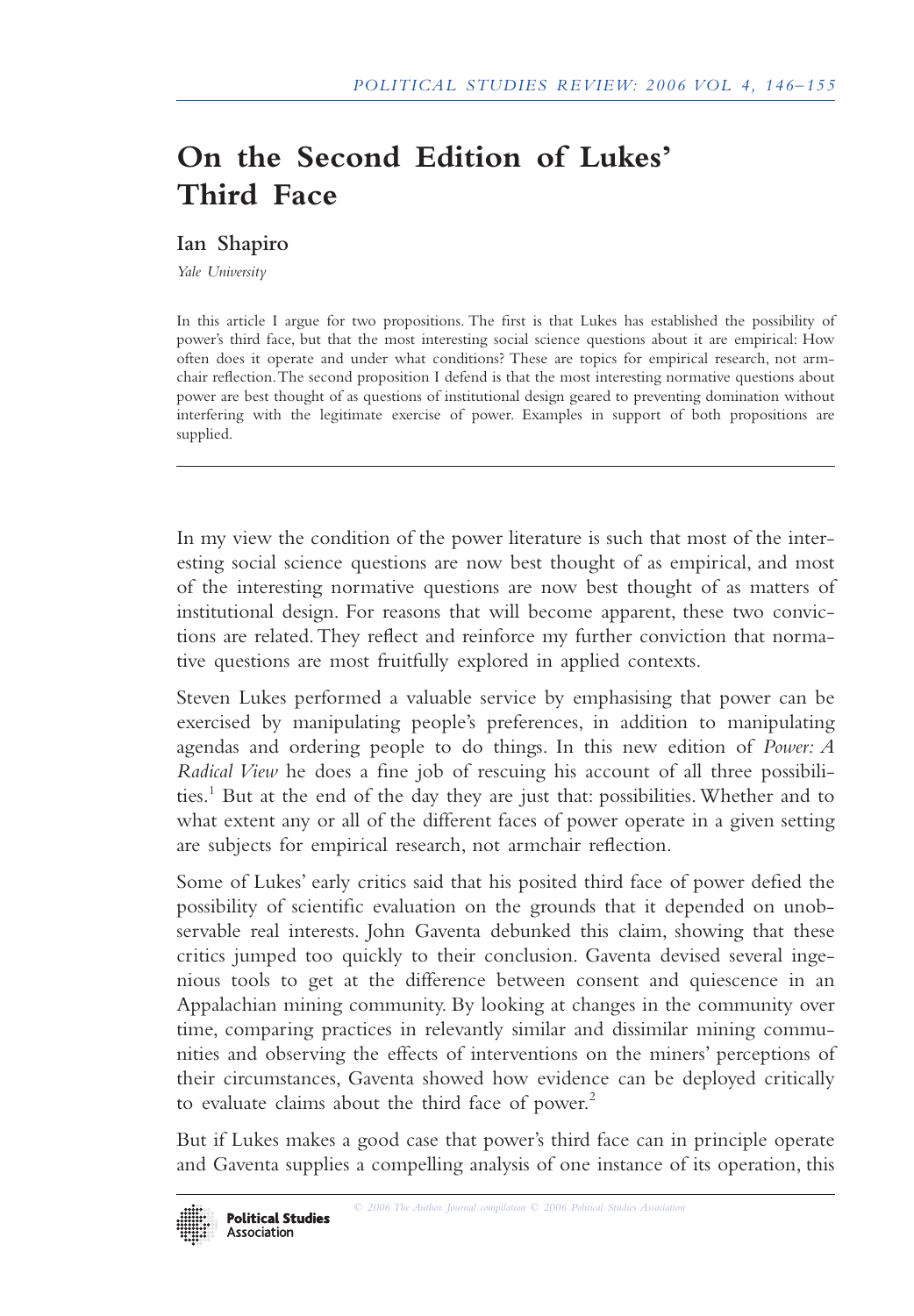tells us nothing about how widespread its operation actually is. Are Gaventa's quiescent miners typical or are they outliers? This is not a conceptual question. It could be addressed only by an accumulation of case studies and, perhaps, some large-N studies if appropriate quantitative measures were to be derived – not an easy task. It is lamentable that Gaventa's now more than 25-year-old study has not spawned a large empirical literature on the third face of power and contending theoretical formulations.<sup>3</sup>

These questions become especially challenging if one abandons, as Lukes now explicitly does, any presumption in favour of a materialist – or, indeed, *any* – one-dimensional account – of people's real interests. Social actors, he says, 'do not have unitary or dual, but multiple and conflicting interests, which are interests of different kinds, and their identities are not confined to their imputed class positions and destinies' (p. 145). Class, gender, status, religion, race and countless other bases of human identification can generate interests that can plausibly be ascribed to people. Power can be exercised over them by frustrating any of these interests, and it will be the third face of power when their preferences about the interest in question are manipulated or altered to their disadvantage by third parties who benefit from the manipulation or alteration in question.

As Lukes goes on to acknowledge, this leaves the researcher bereft of any baseline by reference to which a general account of real interests can be given, and from which we can 'read off' whether the third face of power is at work in a given case. How can we talk about false consciousness when we no longer have available an account of what true consciousness is for a given agent to believe in a given circumstance?

Lukes has an answer to this. He says:

if one is advancing a 'materialist' explanation, like Przeworski's of, say, class compromise under capitalism, then 'real' interests will be material interests. If one is seeking to explain choice under constraints within a 'rational choice' framework, then 'real interests' can mean individuals' 'best interests' for 'in so far as the choice situations in which individuals find themselves restricted to the feasible set, they may be said to work against their wider interests' (p. 148, quoting Dowding, 1991, p. 43).

But, Lukes' answer begs the question, which is whether the materialist explanation, the rational choice explanation, or some other explanation is the right one to advance in a given setting.When workers fail to rebel in circumstances where the researcher thinks that rebellion should be anticipated, this *might* be due to a class compromise. But, perhaps it results instead from racial divisions within the working class that undermine the requisite class solidarity. Or perhaps the researcher's anticipation was just wrong. Perhaps the people in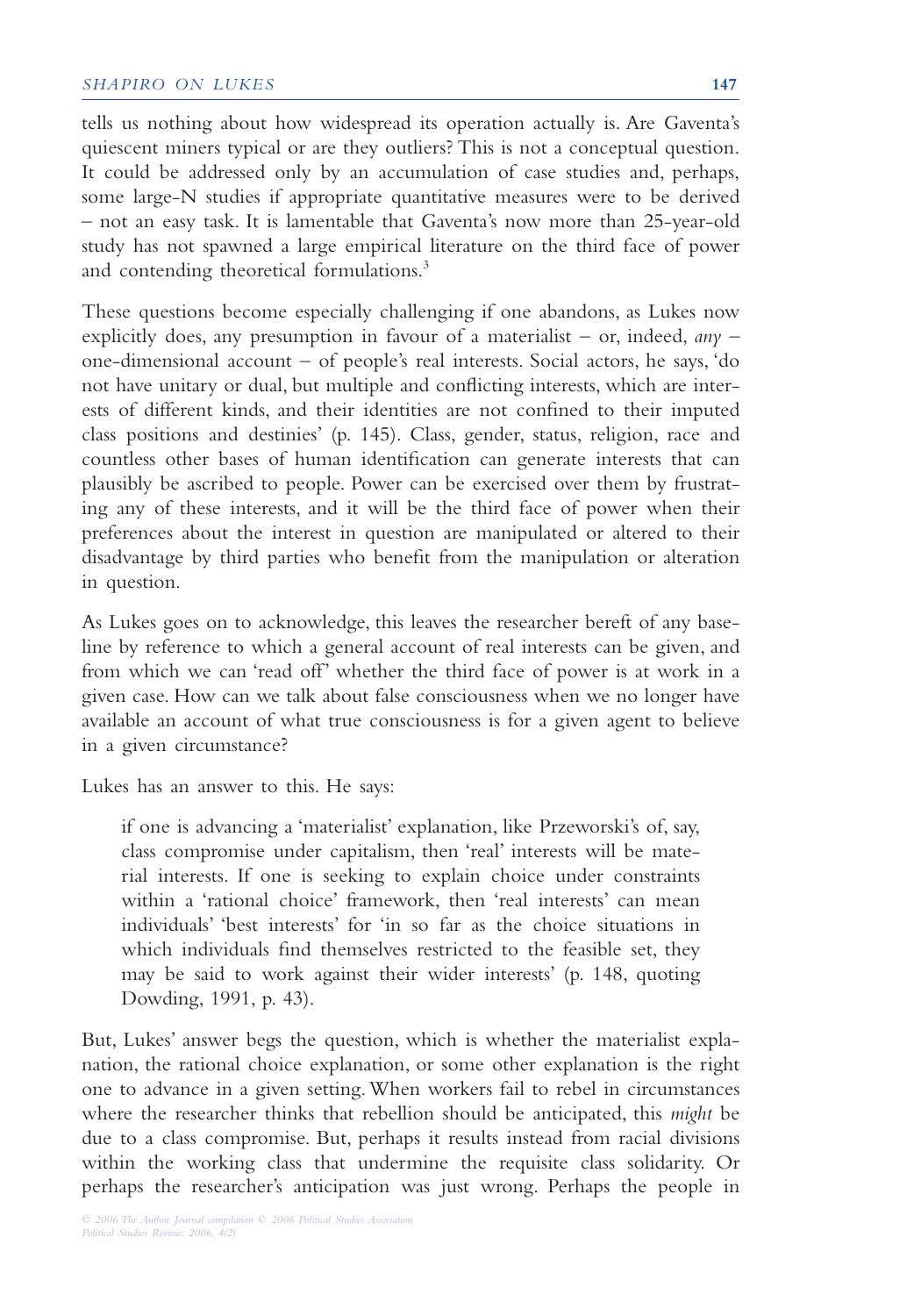question are more strongly attached to their social status than their class position, and their social status would be compromised by engaging in industrial action or other rebellious action. When individuals opt for sub-optimal outcomes on one dimension of their real interests, this *might* be because the optimal outcome was outside their feasible choice set. But, it might be because they value something else more.

In another cut at this problem, Lukes suggests that we reconceptualise the Marxian idea of false consciousness as 'the power to mislead'.As with real interests, this should be thought about in an anti-reductionist spirit. It ranges from:

straightforward censorship and disinformation to the various forms of institutionalized and personal ways there are of infantilizing judgment, and the promotion and sustenance of all kinds of failures of rationality and illusory thinking, among them the 'naturalization' of what could be otherwise and the misrecognition of the sources of desire and belief (p. 149).

I agree with Lukes against his critics that recognising this possibility is not 'loftily condescending' or 'inherently illiberal or paternalist or a license for tyranny' (pp. 149–50).That scarcely solves the problem, however. Once the antireductionist move has been made, the question of which explanation to advance is always up for grabs. During the late 1990s, particular groups within the legislative coalition which had been organised to lobby for repeal of the federal estate tax in the United States were offered exemptions by Democrats who were fighting to retain the tax – exemptions that would have made the vast majority of those comprising the estate tax repeal coalition better off than the repeal that they were actually able to achieve.Yet, the coalition members stuck together for a suboptimal result. It was sub-optimal in that the estate tax repeal that they won in 2001 was phased in over ten years in a bill that contained a sunset clause requiring reinstatement of the tax in 2011. Groups within the coalition, notably farmers and small business owners, were at various times offered large exemptions that would have shielded almost all of their members from the tax immediately and would not have been subject to any sunset clause.Yet, they turned these offers down.<sup>4</sup> To say that they were deluded about their real individual interests, rather than, say, that they cared more about preserving their moral status within the coalition that was organised around the principle that the estate tax is immoral, would assume that what was at issue had been resolved.

As this example illustrates, when we are dealing with contending claims about putative real interests of which actors might not be cognisant, we will invariably be trying to adjudicate among competing sufficient accounts of a particular phenomenon or outcome. Once there is no overarching theoretical reason to prefer one type of explanation over the others, then we are unlikely to be able to develop much confidence in any of them prior to detailed investigation of particular cases. A researcher who is committed to the explanatory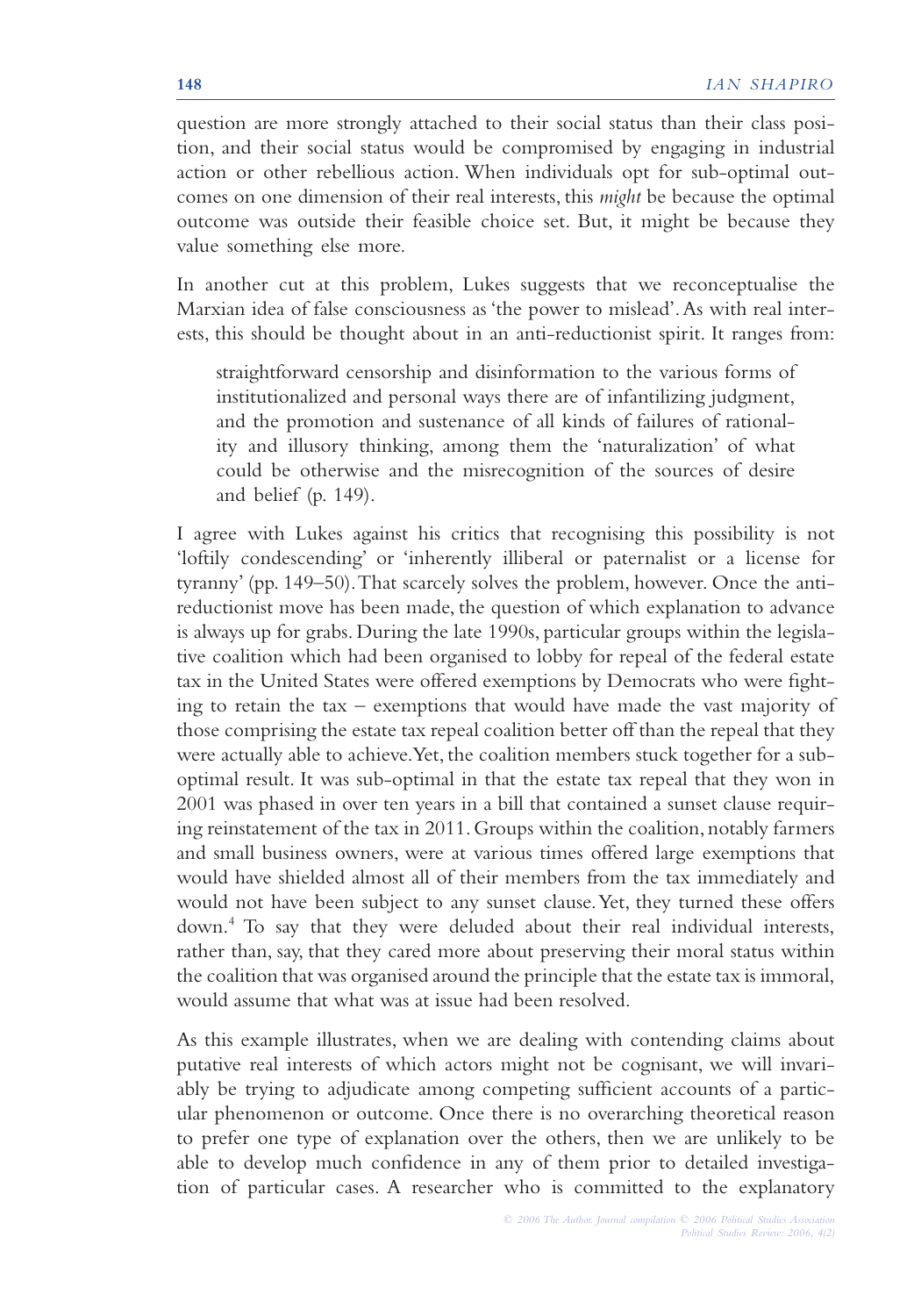theory that legislators are rent-seekers might be tempted to explain the 2001 estate tax repeal by reference to that theory. The sunset clause in the legislation means that legislators can keep extracting contributions from the interest groups who need to get the repeal extended. A plausible story, perhaps. But if 150 interviews of the relevant legislators, staffers, lobbyists, and other stakeholders, together with exhaustive archival research, reveals no direct or indirect evidence of rent-seeking – as occurred in this instance – then other explanations will need to be sought (Graetz and Shapiro, 2005, especially chs. 13–9). Rent-seeking might occur in Congress, but in this instance it did not. As with Gaventa's Appalachian miners, without additional detailed studies we have no way of knowing whether or not the estate tax repealers are outliers.

Lukes seems not fully to appreciate the radical implications of affirming an antireductionist understanding of real interests. Making this move – which I agree with Lukes that we should – commits one to the view that there is no *ex ante* reason to prefer one type of explanation to another, and therefore no way of knowing in advance of empirical research whether some putative real interest is in fact at stake. Any given outcome might involve false consciousness about one set of real interests, true consciousness about a competing set of real interests, neither, or both. Adjudicating among the possibilities will, substantially, be an empirical task. Saying that the third face of power sometimes operates in society is – by itself – trivially true, even though some scholars have sought to deny this.When, where, how and why it *does* operate are the interesting questions.They can be fruitfully tackled only by working from the problem to the theoretical account, not the other way around. In this sense looking for a theory of power's third face is akin to looking for a theory of holes.

What about normative questions? How should we evaluate arguments about political change and institutional design knowing that power might operate in at least the three ways Lukes and Gaventa describe, but without knowing how often it takes the different forms? Indeed, in view of what has just been said, it seems prudent also to assume that we are many a country mile even from a general account of the conditions under which the different faces of power come into play. Nor is our quandary eased if we add to this, as I think Lukes and I are agreed that we should, the presumption that power relations are ubiquitous to human interaction. Only those who think, as the Marx of *The Critique of the Gotha Program* did, that scarcity can be transcended, can believe that power relations can be banished from human social existence (see Marx and Engels,  $1970$ , pp.  $15-8$ ).<sup>5</sup> Power is everywhere, and it takes multiple forms about which we are not well equipped to generalise. How, then, are we to choose among political strategies and institutions?

Lukes' discussion of Foucault illuminates the extent of the difficulty. Lukes is right to say that Foucault's critics wrongly attribute to him the view that because power relations are ubiquitous they are all equally objectionable, cornering him with a *reductio ad absurdum* whereby resistance to the prevailing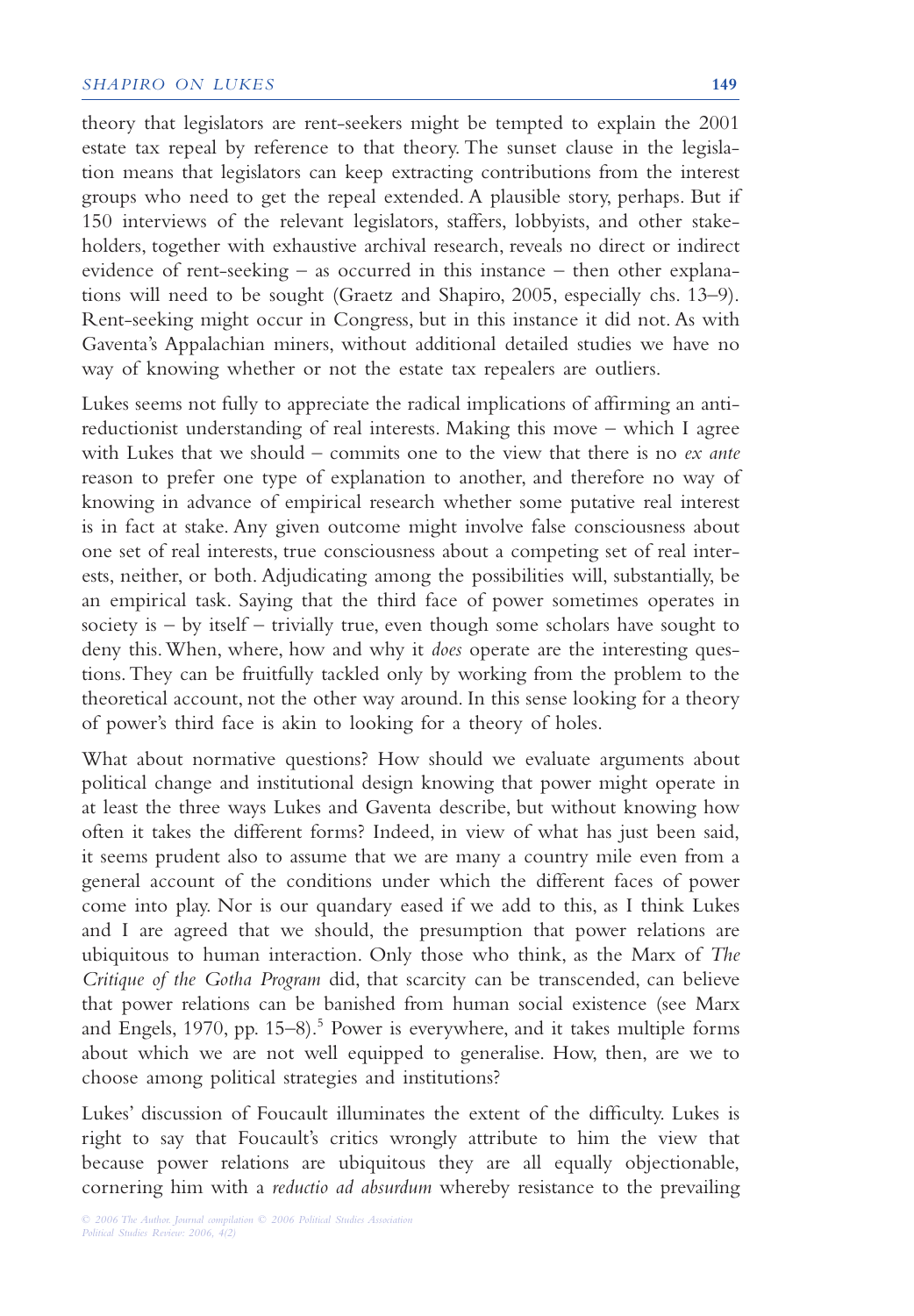system of oppression is always pointless: it is bound to be replaced by a different one (p. 123). Lukes is no doubt correct that the critics who take this view focus too much on the rhetoric surrounding Foucault's analyses rather than the analyses themselves, but by the same token it has to be said that Foucault does not supply any normative tools for differentiating among types of power relations. Again, we are left with the plausible possibility that some are worse than others, but little by way of help in making that possibility real.

Lukes confronts a comparable difficulty with respect to his own normative arguments and insinuations. Plausible as he might be in denying that appeals to false consciousness are 'inherently illiberal or paternalist or a license for tyranny', this tells us nothing about how such appeals should be deployed in actual politics. Nor does Lukes say anything about what mechanisms should be institutionalised to reduce the power to mislead – or to expose those who engage in it. If we are not going to lodge the power to recognise the truth in the political representatives of an emancipatory class or other anointed group, where should it reside? It is telling that there is no mention of institutions or institutional design in the index to *Power: A Radical View*, and that the only (brief) references to democracy are to the criticisms of the pluralist conception of it in the original 1974 text. For the literature on power to become useful, it needs to infuse our thinking about political organisation, conflict and institutional design.

This brings me to Lukes' puzzling antipathy for my definition of domination by reference to the illegitimate exercise of power. I would have thought he should welcome this move as offering a congenial way of differentiating those exercises of power that are objectionable from those that are not, and for shifting the power debate on to a more practical terrain.

Part of Lukes' antipathy is the result of a misunderstanding of my claim. It turned on recognising – with Plato, Foucault, and Lukes, among others – that power hierarchies are endemic to human organisation. At the same time, I argued, not every hierarchy is objectionable, from which it follows that not every exercise of power is objectionable.The power exercised in armies, firms, sports teams, families, schools and countless other institutions is sometimes legitimate, yet sometimes it is not.We all know the difference between an adult teacher's deployment of authority to insist that a minor student turns in work on time and the teacher's deployment of that authority to extract sexual favours from the student. The first exercise of authority is legitimate, the second not.

To this Lukes objects that, once I have conceded the possibility of the third face of power, so that domination can take the form of influencing peoples' preferences and desires, then 'domination can influence whom and what people recognize as legitimate. But Shapiro's definition, if it implies that legitimacy is relative to prevalent norms and beliefs, fails to capture such cases – cases, that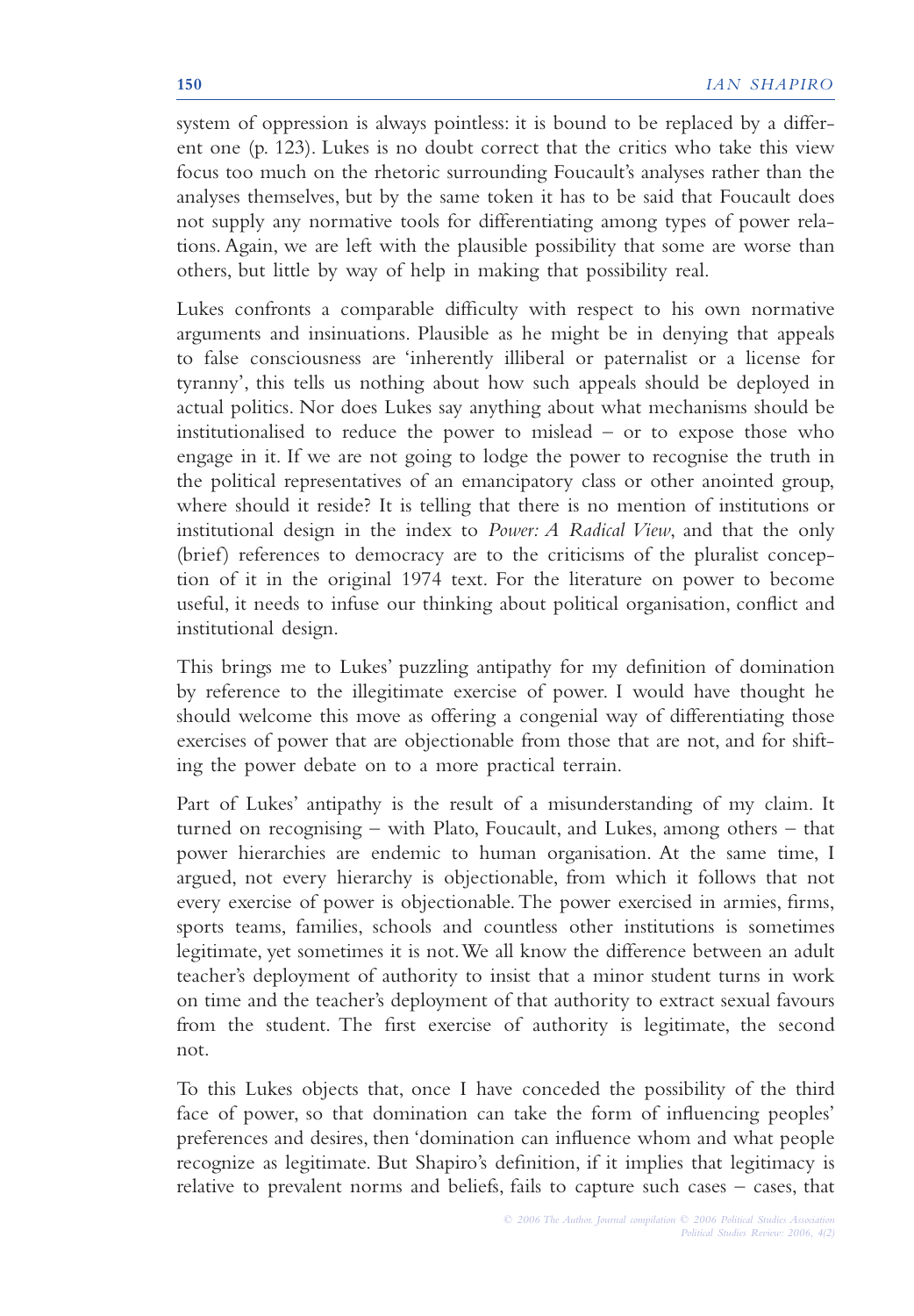is, where the dominated accord legitimacy to those who dominate them'. As a result, my definition of domination as the illegitimate exercise of power 'will not suit our purpose either' (p. 112).

Since I never advanced the claim embedded in his conditional (to wit, that legitimacy is relative to prevalent norms and beliefs), it is gratifying that Lukes adds the following rather cryptic footnote:

Of course, according legitimacy to another or to others is not in itself enough to render them legitimate: their actions must be consistent with established rules and roles that can be justified by prevailing norms, or beliefs shared by both dominant and subordinates who consent to the power relation. On other, normative or 'objectivist', ways of defining 'legitimacy', of course, the problem does not arise (p. 159, citation omitted).

Notice here that Lukes oscillates between denying that the idea of legitimacy is the right sorting device for distinguishing domination from unobjectionable exercises of power and worrying that we lack an adequate account of what constitutes legitimacy – one that will not be sullied by the existence of power's third face. Since neither he, nor any other contributor to this literature of whom I am aware, has proposed an alternative sorting device as superior, I will work with the idea of legitimacy here.

Several possibilities should be distinguished, only some of which are captured in the footnote quoted above. Returning to my example concerning the teacher and the student, notice the following possibilities:

- (1) The student does not rebuff the teacher's sexual advances because she fears retaliation.
- (2) The student does not rebuff because she believes the teacher is in love with her when in fact he is taking advantage of her immaturity and manipulating her infatuation.
- (3) The student is manipulating the teacher by letting him think she is in love with him when in fact she is seducing him with an ulterior motive – intending later to blackmail him.
- (4) They are both manipulating each other. He plans to take advantage of what he mistakenly believes is her innocence, whereas she feigns the innocence to pursue her ulterior agenda.
- (5) Neither is manipulating the other, but both are victims of an ideology pushed in an internet chat room they frequent which holds that society's rules against adults having sex with minors result from a conspiracy to suppress the only kind of love that is truly authentic.
- (6) Neither is manipulating the other. Their mutual attraction is authentic. The teacher loses his job and serves a seven-year prison term when their affair is discovered, but she waits for him. When he is released and she becomes an adult, they marry and live happily ever after.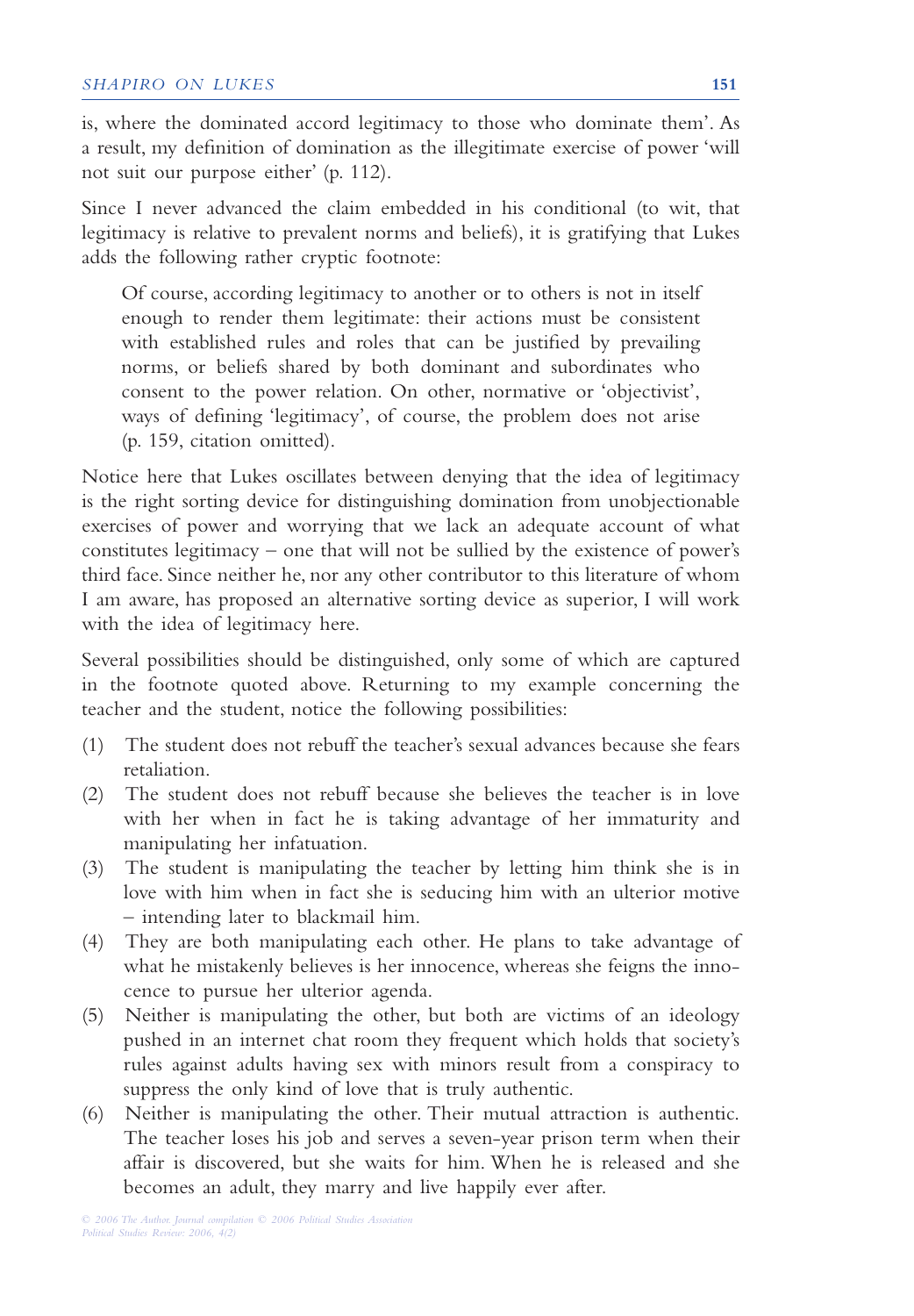Additional possibilities could be added if we took up other aspects of the context in which the affair takes place and the possible permutations of unconscious motivations between the teacher and the student. The general point is that a legitimate hierarchical relationship can atrophy into an illegitimate system of domination for a variety of reasons. Some turn on the volitions of the parties, some on their beliefs and the veracity of those beliefs, some on established rules and roles and some on independent assessments of what is at stake. Moreover, we might well be disinclined to evaluate them all in the same way. For instance, even if the student takes advantage of the teacher as in (3) and (4) above, we might be disinclined to hold her accountable on the grounds that she lacks the adult judgement that he is presumed to exercise, that he is in the more powerful overall position, or for some other reason.There is no general account of legitimacy to be had because domination has different sources and takes different forms.

This should be obvious when we recall the anti-reductionist discussion of real interests above. If there is no underlying metric by reference to which domination and non-domination can be calibrated, on which Lukes and I are agreed, then there is no reason to anticipate a general account of legitimacy. We have to be sensitive to the myriad possibilities, not least those that are hidden from the agents. By the same token we are bound to acknowledge that there is likely to be considerable disagreement over just what interests *are* at stake in a given situation, how – if at all – they are being compromised, and how they might bear on other interests that might also be threatened.

Indeed, once we acknowledge that domination can occur along multiple metrics of real interest, we have to take seriously the possibility that reducing domination on one such dimension will increase it on another. Getting rid of debilitating inequities that are rooted in race or gender might reinforce equally or more debilitating class-based inequities.<sup>6</sup>

These difficulties are compounded once we consider the instruments of remediation, and their opportunity costs in terms of new sources of domination. Consider the difference between a couple in which the wife is a victim of battered women's syndrome and one in which she is a fully consenting participant in S & M. In the former case the husband has her believing that she is worthless, that the only reason he does not mete out even more serious punishment than he does is because of his great love for her. In the latter case she is indulging a fetish, or perhaps engaging in some therapeutic self-help. She is fully cognisant of what she is doing and chooses it authentically, even though this involves placing herself in situations where she is beaten and humiliated. In a society geared to reducing domestic domination we should want to proscribe the former without interfering with the latter. But this can be exceedingly difficult in practice. Nor should we discount the possibility that someone who starts out freely engaging in  $S \& M$  might over time evolve into a victim of battered women's syndrome. But would we want to empower a social worker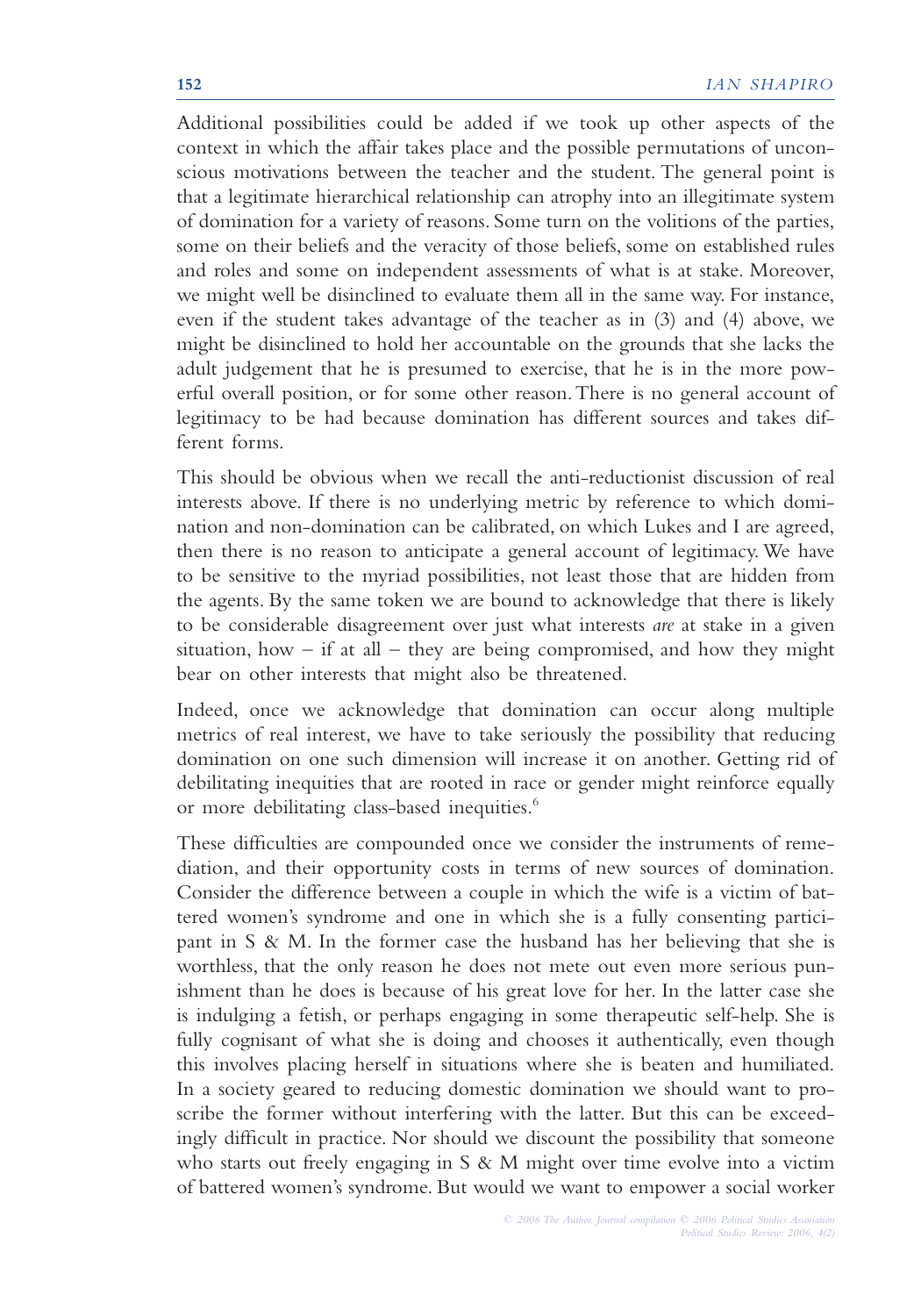to determine when this has happened, or even to distinguish between the two when it has not?

This example might seem contrived, but it is only a pointed instance of the dilemmas that arise when we start thinking about engaging the state in the battle against domestic domination. To cite a different case, some Mormon women argue that polygamy is desirable from a feminist perspective because it offers more resources than conventional monogamous marriage for combining a career with meeting family obligations (Joseph, 1991; *New York Times*, 1991). Are we confident enough of our judgement that they are brainwashed victims of the third face of power to dismiss these arguments out of hand? And, should we be willing to empower public officials to enforce paternalistic judgments of this kind, as the US Supreme Court did when it outlawed polygamy in 1878?<sup>7</sup> Perhaps they were trying to protect Mormon women from domination as the Court claimed, but perhaps they were in fact subjecting many of them to the different – and, in the eyes of the women, at least, worse – form of domination that was part and parcel of the conventional nineteenth-century model of patriarchal marriage.

These examples underscore the multiple ways in which legitimate hierarchies might atrophy into systems of domination, as well as the fact that many of the dilemmas people actually confront involve choices among lesser or greater forms of domination, or among qualitatively different types of domination, where the optimal choice is far from clear. In much of sub-Saharan Africa tribal forms of polygamy prevail that by most measures are more oppressive than Mormon polygamy in the US. However, if African polygamy were outlawed tomorrow a predictable result would be huge numbers of elderly African women thrown out of their families into destitution. Intervening to reduce domination can make things worse unless it is informed by a relevant contextual knowledge and the consequences of the intervention are well thought through for other dimensions of real interests.

This complexity does not render us unable to say anything general about the legitimacy of hierarchical social relations. Because of their propensity to atrophy or be co-opted into systems of domination, I have argued that hierarchies should always be presumed suspect.This presumption is not conclusive, but the burden of persuasion should rest with the defender of the hierarchical arrangement in question while those who are subjected to it should be empowered to question and alter it (Shapiro, 1999, ch. 3). How heavy the burden of persuasion should be and how strong the empowerment has to be informed by contextual considerations, but even here some general arguments can be supported.

Helpful tools for thinking about them are provided in Albert Hirschman's *Exit, Voice, and Loyalty*, which should have been incorporated into the power literature a long time ago (Hirschman, 1970). Adapting Hirschman's basic insight,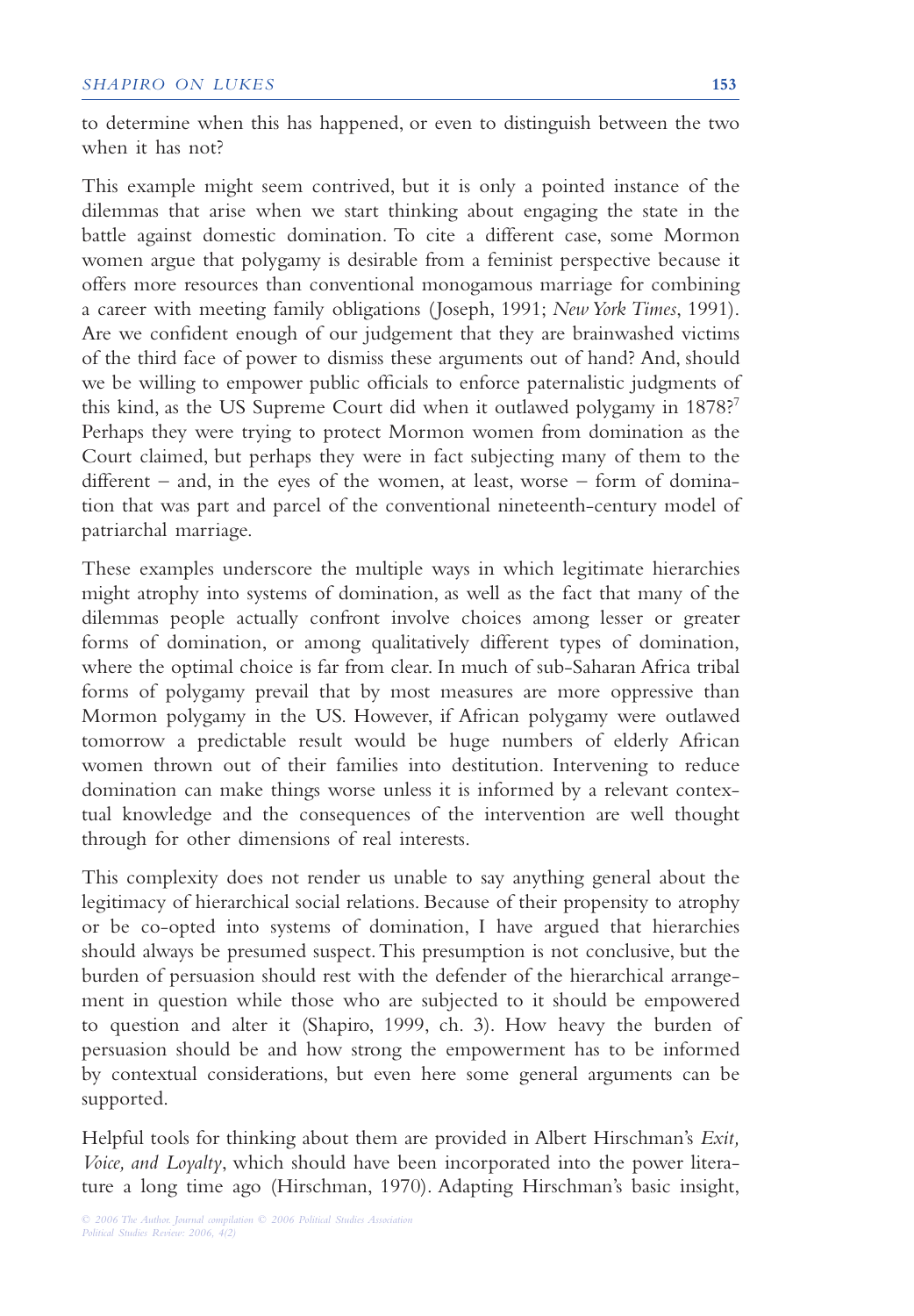we can say that the greater the costs of exit from a hierarchy to those who are subjected to it, the more important it is to empower their voice to challenge and change it. In this respect I have argued that if there is a robust social wage that includes unemployment insurance, health insurance and pensions, then there is less reason for intrusive legislation protecting the rights of employees within firms. Because the costs to them of exit from their employment are comparatively low, they are less vulnerable to domination by employers whose efficiency reasons for preserving hierarchical organisation merit greater deference. In a minimal social wage context, by contrast, the worker is exceedingly vulnerable to domination within the workplace, so that stronger legal protections are warranted (Shapiro, 1999, ch. 6).

Comparable considerations apply to forms of domestic association. We should be much more troubled by polygamous marriage that is the vigorously enforced law of the land than when it is embraced in a withdrawing sect in a country that permits multiple forms of domestic association. To be sure, women who embrace it in the latter circumstance might be victims of face three power. If the costs to them of leaving are high – they would be ostracised from the only community they know, would lose all their assets and lack the resources to survive on their own – then the case for intrusive regulation of polygamous family forms is strong. But, governments act with blunt instruments. Given the dangers that the intrusive regulation might fail or itself foster new mechanisms of domination, the better course is to work at reducing the costs of exit.

This is true of all forms of adult domestic association, whose immunity to regulatory interference should vary with the social wage for reasons analogous to those that apply to the firm. In addition, divorce should be easy to obtain, and people should be able to create designer marriages by contract. But, the division of assets at divorce should not go unregulated, and courts should not enforce prenuptial agreements that leave either party destitute upon dissolution. The elimination of the conclusive common-law presumption against the possibility of marital rape should become universal, as should the abolition of intra-spousal tort immunity. These throwbacks to the doctrine that the wife is the chattel of the husband feed into and legitimate spousal battery. Battered women's shelters should be supported by the state, and there should be widespread publicity about battered women's syndrome with hotlines for victims, resources for them to escape and prosecution of perpetrators. None of these measures *guarantees* that some women will not accept domination and abuse for face three power reasons, but they make it less likely (see Shapiro, 1999, ch. 5 for elaboration).

The time has passed for pointing out that power's third face *sometimes* operates. The worthwhile questions to tackle concern when and how it operates, and what should be done about it. My suggestions in this regard have been to democratise power relations through the redesign of social institutions so as to minimise domination. This is a huge endeavour, not least because it has to be